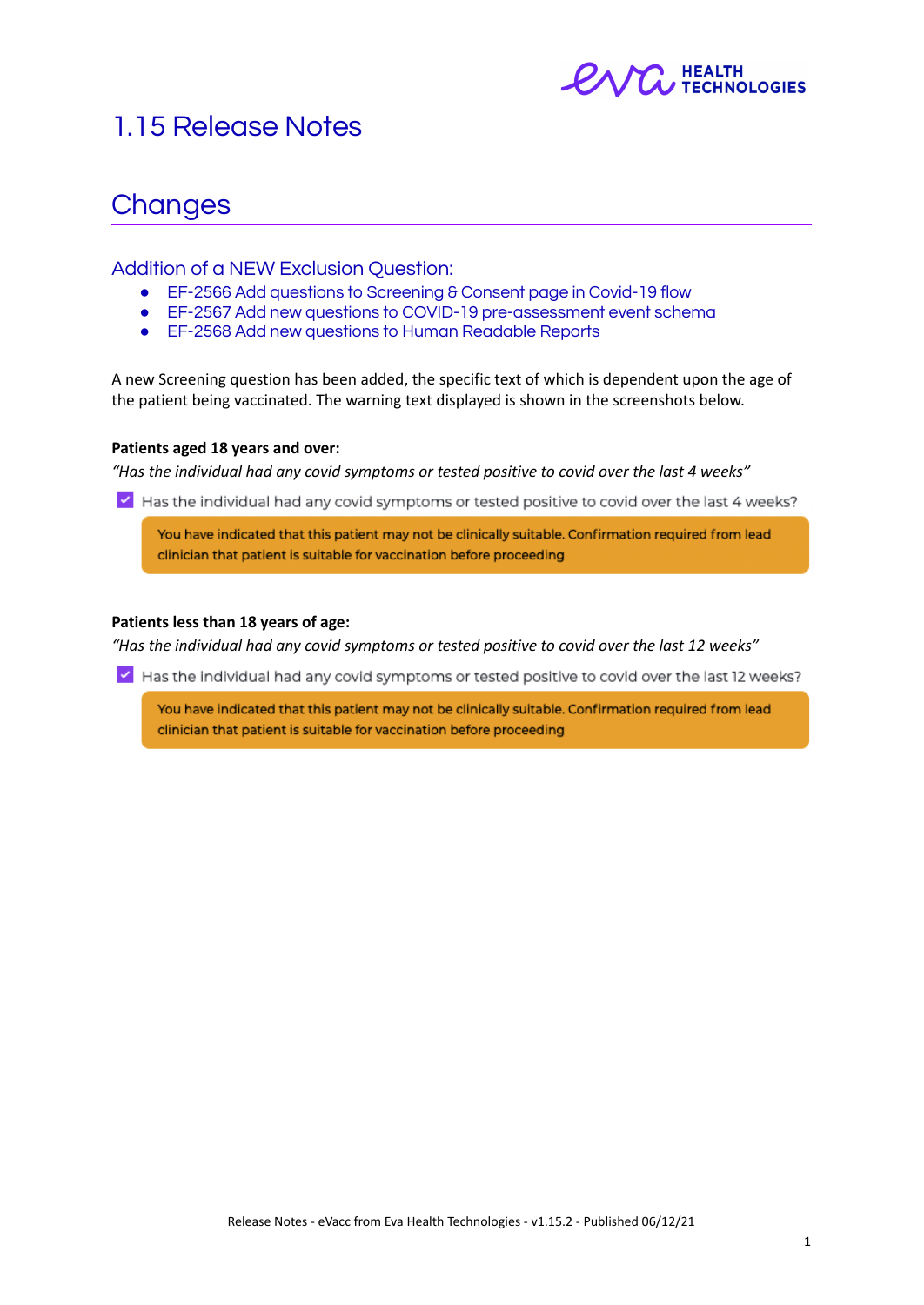

## Patient Banner

## [EF-2489] Presentation of ages within the patient banner

The presentation of the patient's age as of "today" has been updated and brought into line with the Common User interface guide for Patient identification and information entry and display.

The patient's age is now post-fixed with further details outlining their age in years or weeks, days and hours depending on the patient's age. The following screenshots below provide some examples:

| <b>BORN</b>   | 29 Nov 2021 (32hrs)   |                                                                                                                |  |
|---------------|-----------------------|----------------------------------------------------------------------------------------------------------------|--|
| GENDER        | Male                  | If age is less than 2 days, then the age is shown in HOURS                                                     |  |
|               |                       |                                                                                                                |  |
| BORN          | 15 Nov 2021 (18d)     | If the age is greater or equal to 2 days, but less than 4 weeks,<br>then the age is shown in DAYS              |  |
| GENDER        | Female                |                                                                                                                |  |
|               |                       |                                                                                                                |  |
| <b>BORN</b>   | 01 Jun 2021 (26w 3d)  | If the age is greater or equal to 4 weeks, but less than 1 year, then<br>the age is show in WEEKS AND DAYS     |  |
| GENDER        | Female                |                                                                                                                |  |
|               |                       |                                                                                                                |  |
| <b>BORN</b>   | 01 Sep 2020 (15m 2d)  | If the age is greater or equal to 1 year, but less than 2 years, then<br>the age is shown in MONTHS AND DAYS   |  |
| <b>GENDER</b> | Male                  |                                                                                                                |  |
|               |                       |                                                                                                                |  |
| <b>BORN</b>   | 01 Jan 2005 (16y 11m) | If the age is greater or equal to 2 years, but less than 18 years,<br>then the age is shown in YEAR AND MONTHS |  |
| <b>GENDER</b> | Male                  |                                                                                                                |  |
|               |                       |                                                                                                                |  |
| <b>BORN</b>   | 20 Sep 1971 (50y)     | If the age is greater or equal to 18 years, then the age is show in                                            |  |
| <b>GENDER</b> | Male                  | <b>YEARS</b>                                                                                                   |  |
|               |                       |                                                                                                                |  |